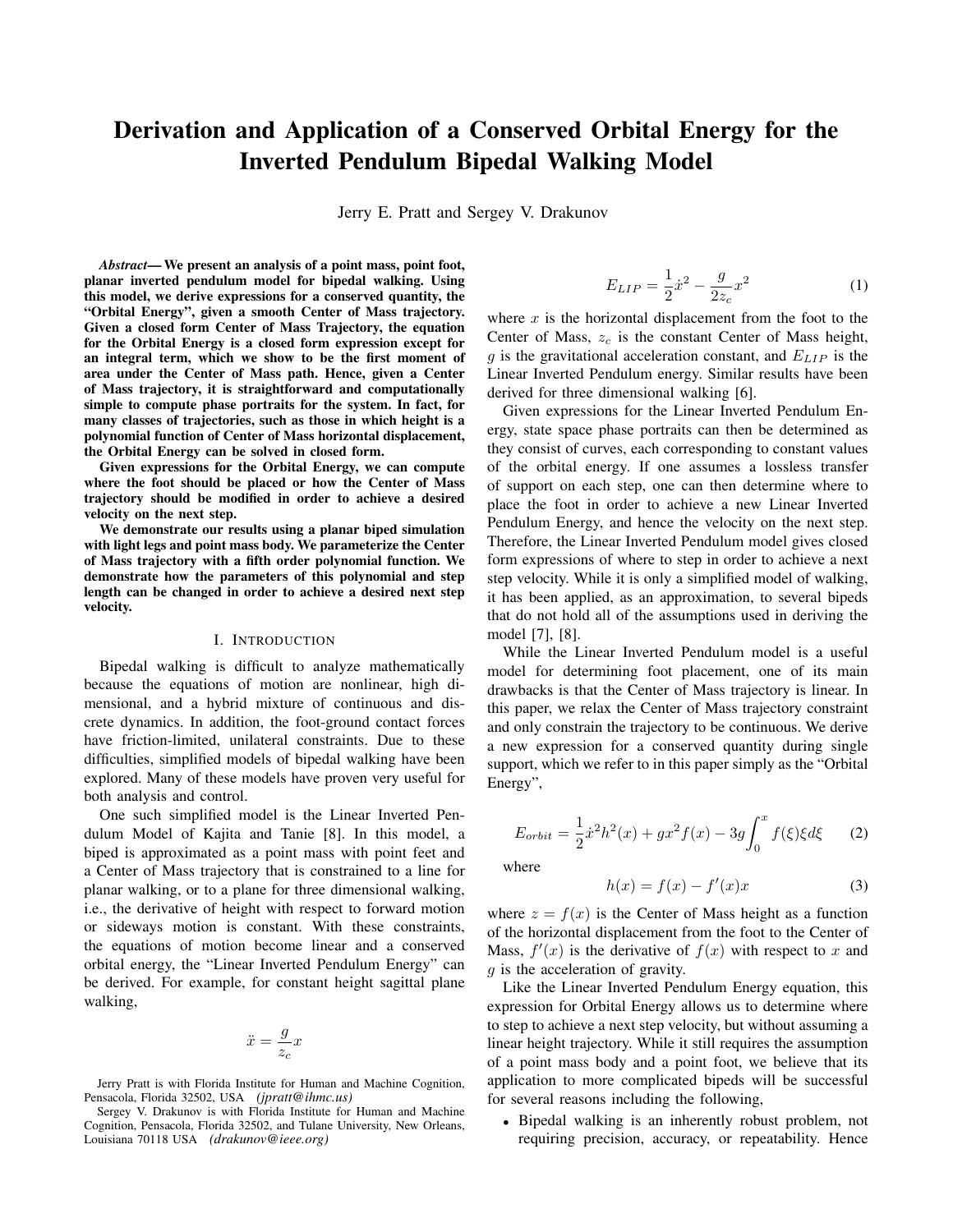errors resulting from the use of simplified models can often be tolerated.

- Any errors introduced from the use of a simplified model often converge to an acceptable steady state error. Though a simple model may not result in a perfect controller, the choice of a good model will result in one whose feedback is qualitatively correct and quantitatively sufficient.
- There are many redundant opportunities for control in bipedal walking beyond the choice of footsteps. For example, modulating the Center of Pressure on the feet, distributing forces between legs during the double support phase, and accelerating internal inertia can all be used to control velocity during walking.

In the next Sections we detail the derivation of Equation 2, show example trajectories and phase portraits, including closed form expressions for polynomial trajectories, and present simulations verifying our results.

#### II. INVERTED PENDULUM DYNAMIC MODEL

The xz-plane dynamics of the inverted pendulum model rotating around the origin  $x = 0$ ,  $z = 0$  is

$$
M\ddot{x} = F\frac{x}{\sqrt{x^2 + z^2}}\tag{4}
$$

$$
M\ddot{z} = -Mg + F\frac{z}{\sqrt{x^2 + z^2}},
$$
\n(5)

where  $F$  is the translational knee force.

Let us assume that the force  $F$  maintains the constraint  $z = f(x)$  between the variables x and z, where  $f(x)$  is a function describing the Center of Mass trajectory in the xzplane. We treat this constraint as a manifold in the system's 4-dimensional space defined by  $\sigma = z - f(x) = 0$ .

Differentiating  $\sigma$  twice we have:

$$
\ddot{\sigma} = \ddot{z} - f'(x)\ddot{x} - f''(x)\dot{x}^{2}
$$

$$
= F \frac{1}{M\sqrt{x^{2} + z^{2}}} [z - f'(x)x] - g - f''(x)\dot{x}^{2} \quad (6)
$$

If  $\sigma(t) \equiv 0$  then  $\dot{\sigma} \equiv 0$  and  $\ddot{\sigma} \equiv 0$ , and, hence,

$$
F\frac{1}{\sqrt{x^2 + z^2}} = M\frac{g + f''(x)\dot{x}^2}{z - f'(x)x},
$$

or

$$
F = M\sqrt{x^2 + z^2} \frac{g + f''(x)\dot{x}^2}{z - f'(x)x}.
$$
 (7)

In order to keep the state on the manifold  $\Sigma = \{\sigma =$  $z - f(x) = 0$   $\cap$   $\{\dot{\sigma} = \dot{z} - f'(x)\dot{x} = 0\}$  the amplitude of the force  $F$  which creates the constraint should be not greater than the maximum permissible force  $F_{max}$ :  $||F|| \le F_{max}$ . We also require that the foot should not leave the ground, so F should be nonnegative:

$$
0\leq M\sqrt{x^2+z^2}\frac{g+f''(x)\dot{x}^2}{z-f'(x)x}x\leq F_{max}.
$$

Substituting Equation 7 into Equation 4, and since on the manifold  $\Sigma$  we have  $z \equiv f(x)$ , the equation of constrained motion along the x-axis is:

$$
\ddot{x} = \frac{g + f''(x)\dot{x}^2}{f(x) - f'(x)x}x
$$
 (8)

We now consider a few particular simple cases to verify Equation 8. In the following Sections we study in more detail the cases when  $f(x)$  is a polynomial of x.

*Case I:* If  $f(x) = z = const$  then, as one can see from Equation 8, we obtain the Linear Inverted Pendulum Dynamics presented in Equation I,

$$
\ddot{x} = \frac{g}{z}x.
$$

*Case II:* If the horizontal velocity is a constant,  $\dot{x} = v =$ const, then

$$
\dot{v} = 0 \Rightarrow g + f''(x)v^2 = 0 \Rightarrow f''(x) = -\frac{g}{v^2}.
$$

and hence  $f(x)$  will be a parabola. Assuming that the starting x-point is  $x_0$  and the final point is  $x_1$  and, correspondingly,  $z_0$  and  $z_1$  are starting and final heights, we have

$$
f(x) = -\frac{g}{2v^2}(x - x_0)(x - x_1) + z_0 \frac{x - x_1}{x_0 - x_1} + z_1 \frac{x - x_0}{x_1 - x_0}.
$$
  
If  $-x_0 = x_1$  and  $z_0 = z_1$ :

$$
f(x) = -\frac{g}{2v^2}(x^2 - x_0^2) + z_0.
$$

As can be easily seen such motion is a free fall with constant x-speed (assuming there are no losses). The force  $F$ , in this case, is zero since in Equation 7 the term  $g + f''(x)\dot{x}^2 = 0.$ 

 $\int \text{Case III: If } f(x) = \sqrt{r^2 - x^2}, \text{ or } x^2 + z^2 = r^2 \text{ is a.}$ semicircle, where  $r = const$ , then in this case the easiest way to derive the motion equation is to use the polar coordinates

$$
x = r\sin(\theta) \tag{9}
$$

$$
z = r \cos(\theta), \tag{10}
$$

where  $\theta$  is the angle between the direction to the point  $(x, z)$ and the vertical direction. It satisfies the equation

$$
J\ddot{\theta} = rMg\sin(\theta),
$$

where  $J = Mr^2$ , hence

$$
\ddot{\theta} = \frac{g}{r} \sin(\theta).
$$

This is the equation of the standard inverted pendulum with constant length, and together with Equation 9 it is equivalent to Equation 8 in this case.

## III. THE SOLUTION OF THE DYNAMIC EQUATIONS OF MOTION

In this section we derive an exact first integral of the general constrained Equation (8), resulting in Equation 2 presented in the Introduction.

Let us write Equation 8 in the standard state-space form:

$$
\dot{x}_1 = x_2 \tag{11}
$$

$$
\dot{x}_2 = \frac{g + f''(x_1)x_2^2}{f(x_1) - f'(x_1)x_1}x_1,\tag{12}
$$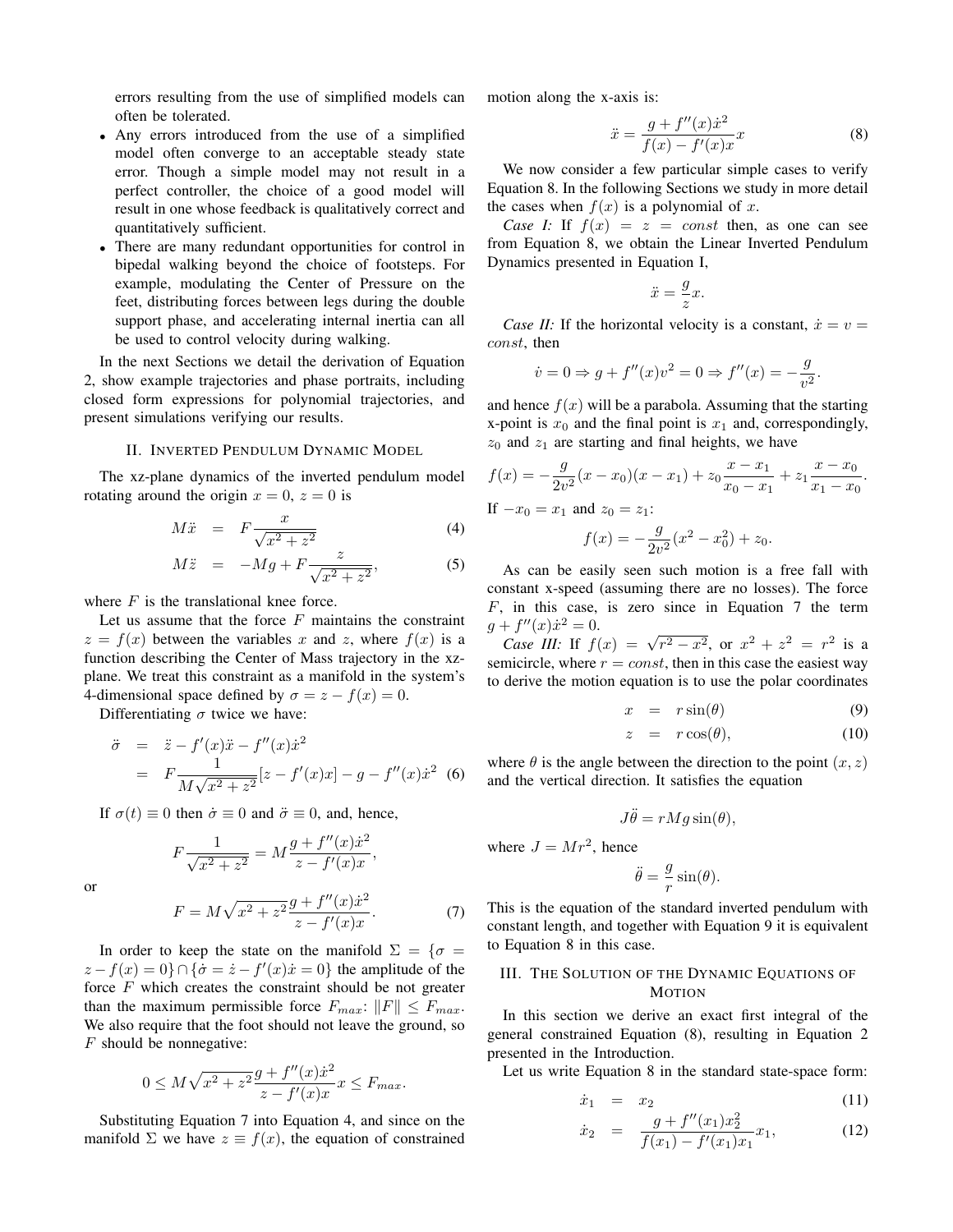where  $x_1 = x$ , and  $x_2 = \dot{x}$ .

Considering  $x_1$  as the independent variable, the system  $(11)-(12)$  can be written as one equation:

$$
\frac{dx_2}{dx_1} = \frac{g + f''(x_1)x_2^2}{[f(x_1) - f'(x_1)x_1]x_2}x_1,
$$
\n(13)

or returning to the original notation for  $x_1 = x$ , and using a new notation  $Y(x) = x_2^2 = \dot{x}^2$  we obtain

$$
Y'(x) = 2\frac{g + f''(x)Y(x)}{[f(x) - f'(x)x]}x
$$
  
= 
$$
\frac{2xf''(x)}{f(x) - f'(x)x}Y(x) + \frac{2gx}{f(x) - f'(x)x}.
$$
 (14)

Equation 14 is a linear first order differential equation with a variable coefficient with respect to the unknown function  $Y(x)$ :

$$
Y'(x) = \phi(x)Y(x) + \psi(x),\tag{15}
$$

where

$$
\phi(x) = \frac{2xf''(x)}{f(x) - f'(x)x},
$$

and

$$
\psi(x) = \frac{2gx}{f(x) - f'(x)x}.
$$

The solution of (15) can be written as

$$
Y(x) = \Phi(x, x_0)Y(x_0) + \int_{x_0}^x \Phi(x, \xi)\psi(\xi)d\xi,
$$

where  $\Phi(x, x_0)$  is a fundamental solution:

$$
\Phi(x, x_0) = \exp\left[\int_{x_0}^x \phi(\xi) d\xi\right]
$$
\n
$$
= \exp\left[\int_{x_0}^x \frac{2\xi f''(\xi)}{f(\xi) - f'(\xi)\xi} d\xi\right]
$$
\n
$$
= \exp\left\{-2 \int_{x_0}^x \frac{d[f(\xi) - f'(\xi)\xi]}{f(\xi) - f'(\xi)\xi}\right\}
$$
\n
$$
= \exp\left\{-2 \log[f(x) - f'(x)x] + 2 \log[f(x_0) - f'(x_0)x_0]\right\}
$$
\n
$$
= \left[\frac{f(x_0) - f'(x_0)x_0}{f(x) - f'(x)x}\right]^2. \tag{16}
$$

Therefore, we have

$$
Y(x) = \left[\frac{f(x_0) - f'(x_0)x_0}{f(x) - f'(x)x}\right]^2 Y(x_0)
$$
  
+2g  $\int_{x_0}^x \left[\frac{f(\xi) - f'(\xi)\xi}{f(x) - f'(x)x}\right]^2 \frac{\xi}{f(\xi) - f'(\xi)\xi} d\xi$   
=  $\left[\frac{f(x_0) - f'(x_0)x_0}{f(x) - f'(x)x}\right]^2 Y(x_0)$   
+ $\frac{2g}{[f(x) - f'(x)x]^2} \int_{x_0}^x [f(\xi) - f'(\xi)\xi] \xi d\xi.$  (17)

The last equation means that

$$
\dot{x}^{2}[f(x) - f'(x)x]^{2} - \dot{x}_{0}^{2}[f(x_{0}) - f'(x_{0})x_{0}]^{2}
$$
  
=  $2g \int_{x_{0}}^{x} [f(\xi) - f'(\xi)\xi] \xi d\xi.$  (18)

Let's introduce a function  $h(x)$  as

$$
h(x) = f(x) - f'(x)x,
$$
 (19)

then (18) can be written as

$$
\dot{x}^2 h^2(x) - \dot{x}_0^2 h^2(x_0) = 2g \int_{x_0}^x h(\xi) \xi d\xi.
$$
 (20)

Since

$$
\int_{x_0}^x h(\xi)\xi d\xi = \int_{x_0}^x [f(\xi) - f'(\xi)\xi] \xi d\xi
$$
  
=  $3 \int_{x_0}^x f(\xi)\xi d\xi - x^2 f(x) + x_0^2 f(x_0),$  (21)

we can write (18) as

$$
\frac{1}{2}\dot{x}^2h^2(x) - \frac{1}{2}\dot{x}_0^2h^2(x_0)
$$
  
=  $3g \int_{x_0}^x f(\xi)\xi d\xi - gx^2f(x) + gx_0^2f(x_0),$  (22)

or

$$
\frac{1}{2}\dot{x}^2h^2(x) + gx^2f(x) - 3g\int_{x_0}^x f(\xi)\xi d\xi
$$

$$
= \frac{1}{2}\dot{x}_0^2h^2(x_0) + gx_0^2f(x_0),
$$
(23)

Collecting all the terms dependent on  $x$  on the left hand side, and the terms dependent on the initial conditions on the right hand side we have

$$
\frac{1}{2}\dot{x}^2h^2(x) + gx^2f(x) - 3g\int_0^x f(\xi)\xi d\xi
$$
  
= 
$$
\frac{1}{2}\dot{x}_0^2h^2(x_0) + gx_0^2f(x_0) - 3g\int_0^{x_0} f(\xi)\xi d\xi.
$$
 (24)

We see that the left hand side of the last expression is a conserved quantity during the evolution of the dynamic equations of motion and is the Orbital Energy we introduced in the Introduction (2),

$$
E_{orbit} = \frac{1}{2}\dot{x}^2h^2(x) + gx^2f(x) - 3g\int_0^x f(\xi)\xi d\xi
$$

Thus, (24) can be interpreted as

$$
\frac{dE_{orbit}}{dt} = 0.
$$

## IV. VELOCITY CONTROL

Given the expression for Orbital Energy in Equation 2, we can determine where to step to achieve a desired next step velocity using the following method. If we let  $v_{des}$  be the desired velocity at the top of the next stride (when  $x = 0$ ), then

$$
E_{des} = \frac{1}{2} v_{des}^2 h^2(0)
$$
 (25)

This is the Orbital Energy that needs to be achieved as a result of the step,

$$
E_{des} = \frac{1}{2}\dot{x}_0^2 h^2(x_0) + g x_0^2 f(x_0) - 3g \int_0^{x_0} f(\xi) \xi d\xi \quad (26)
$$

We then can solve Equations 25 and 26 for  $x_0$ , which gives us the location to step to achieve the desired velocity.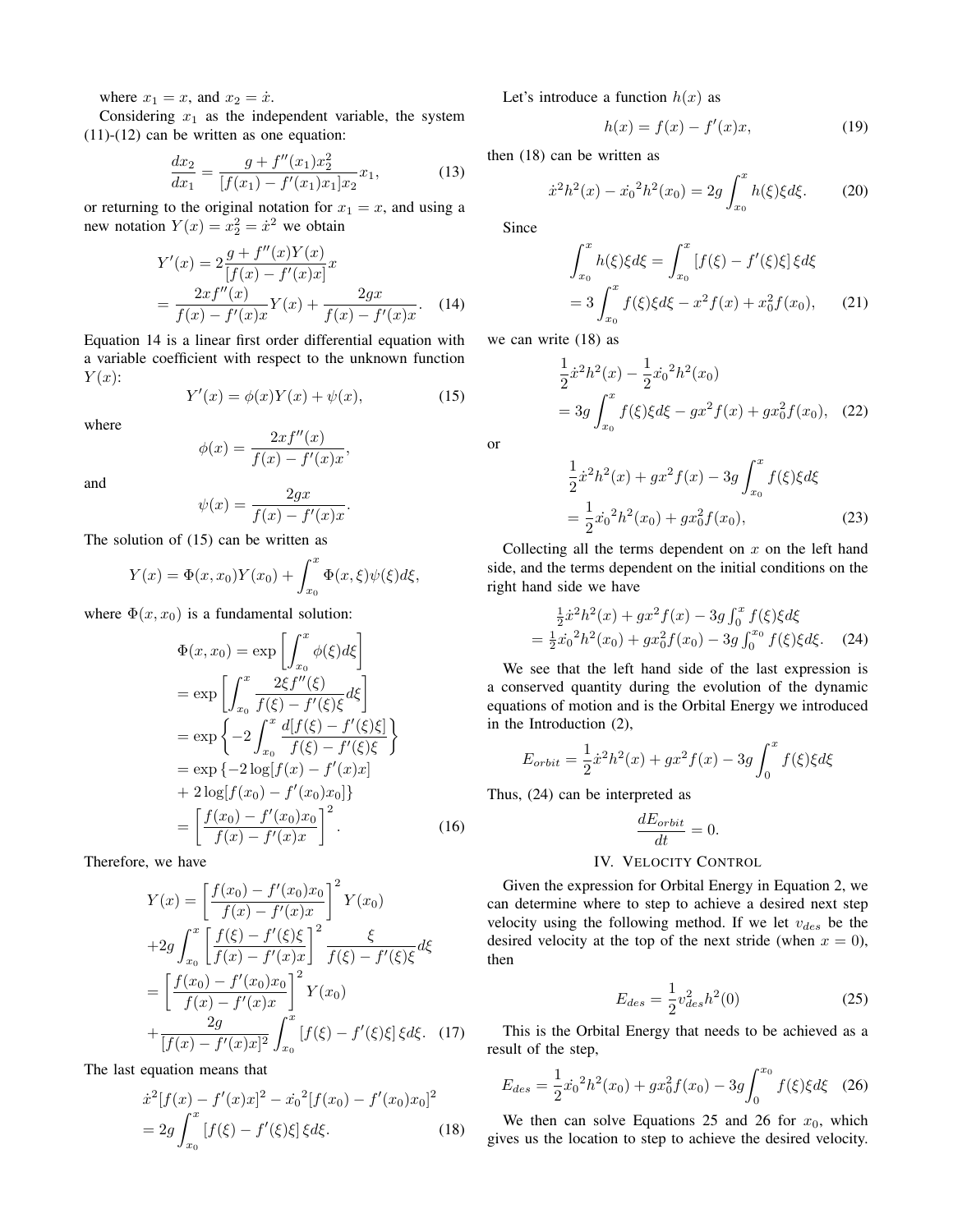Note that if we assume lossless steps, then we can assume that the initial velocity of the next step  $(\dot{x}_0)$  equals the end of velocity of the current step. Otherwise, we need to use an impact model to determine the velocity loss due to impact.

The above method assumes that  $f(x)$  and  $h(x)$  are given. However, note that on each step we don't have to choose the same function  $f(x)$  and we can adapt this function to the conditions on the next step. Although, to prevent the magnitude of the force  $F$  from becoming infinite, it is important to have smooth connections between steps so that on the next step the following conditions are fulfilled:

$$
f_{old}(x_{1old}) = f_{new}(x_{0new}), \qquad (27)
$$

$$
f'_{old}(x_{1old}) = f'_{new}(x_{0new}),
$$
 (28)

$$
\dot{x}(t_{1old}) = \dot{x}(t_{0new}).\tag{29}
$$

Here  $f_{old}$  and  $f_{new}$  are functions f on the previous and the next step, while  $x_{1old}$  and  $x_{0new}$  represent the same spatial point in the coordinate frame of the previous and the next step, respectively. Similarly,  $t_{1old}$  and  $t_{0new}$  is the same time moment when the new step is done.

The conditions (27) and (28) mean that there is no jump in the height of the center of gravity and the velocity vector direction, while (29) means that there is no jump in the velocity magnitude.

As a special case of velocity control, let us consider a problem of choosing the step size to stop the walking system. The system is stopped when the state trajectory reaches the origin of the constrained system phase space  $(x = 0, \dot{x} = 0)$ . The phase trajectory which leads into the origin is defined by the points  $x_0$  and  $\dot{x}_0$ , which correspond to an Orbital Energy of 0.0. This also corresponds to Equation 22 having a solution  $x = 0$ ,  $\dot{x} = 0$ , i.e.

$$
-x_0^2 h^2(x_0) = 2g \int_{x_0}^0 h(\xi) \xi d\xi
$$
 (30)

## V. POLYNOMIAL TRAJECTORIES

Let us consider the situation with steady walking when the function f is the same on the next step  $f_{new} = f_{old} = f$ and there is a "smooth connection" between steps so that conditions (27-29) are fulfilled.

Assume that the function  $f(x)$  is a polynomial of order n :

$$
f(x) = \sum_{i=0}^{n} a_i x^i.
$$

The corresponding function  $h(x)$  defined by (19) is

$$
h(x) = f(x) - f'(x)x = \sum_{i=0}^{n} a_i (1-i)x^{i}.
$$
 (31)

and the integral portion of the Orbital Energy is

$$
\int_0^x f(\xi)\xi d\xi = \sum_{i=0}^n \frac{1}{i+2} a_i x^{i+2}
$$
 (32)

Thus the Orbital Energy is a polynomial function of  $x$ . For different values of Orbital Energy, we get different functions



Fig. 1. Phase portrait for a symmetric 4th order polynomial function  $f(x)$ .

of horizontal velocity versus horizontal displacement. These level curves are the phase portrait of the dynamic equations of motion. In Figure 1 we show such a phase portrait for the polynomial trajectory  $z = f(x) = a_0 + a_2x^2 + a_4x^4$  with  $a_0 = 0.682, a_2 = -2.0, a_4 = 9.1827$ . Outside the interval  $-0.33 < x < 0.33$  then  $f(x)$  is constant. The curves that enter and leave the origin correspond to Orbital Energy levels of 0.0. For a linear system, those curves would correspond to the stable and unstable eigenvectors of the system. For our system, which is nonlinear, those curves are not straight lines. In both cases however, the origin is a saddle point.

From  $f(x_0) = f(x_1)$ , and  $f'(x_0) = f'(x_1)$  we have the following two equations for  $n + 1$  coefficients  $a_i$ :

$$
\sum_{i=0}^{n} a_i (x_1^i - x_0^i) = 0 \tag{33}
$$

$$
\sum_{i=1}^{n} a_i i (x_1^{i-1} - x_0^{i-1}) = 0.
$$
 (34)

The third equation is obtained by substituting (31) into (22)

$$
\sum_{i=0}^{n} a_i \frac{1-i}{i+2} (x_1^{i+2} - x_0^{i+2}) = 0,
$$
 (35)

As an example, if  $n \leq 3$  then these equations are

$$
a_1(x_1 - x_0) + a_2(x_1^2 - x_0^2) + a_3(x_1^3 - x_0^3) = 0
$$
  
\n
$$
a_2 2(x_1 - x_0) + a_3 3(x_1^2 - x_0^2) = 0
$$
  
\n
$$
a_0 \frac{1}{2}(x_1^2 - x_0^2) - a_2 \frac{1}{4}(x_1^4 - x_0^4)
$$
  
\n
$$
-a_3 \frac{2}{5}(x_1^5 - x_0^5) = 0
$$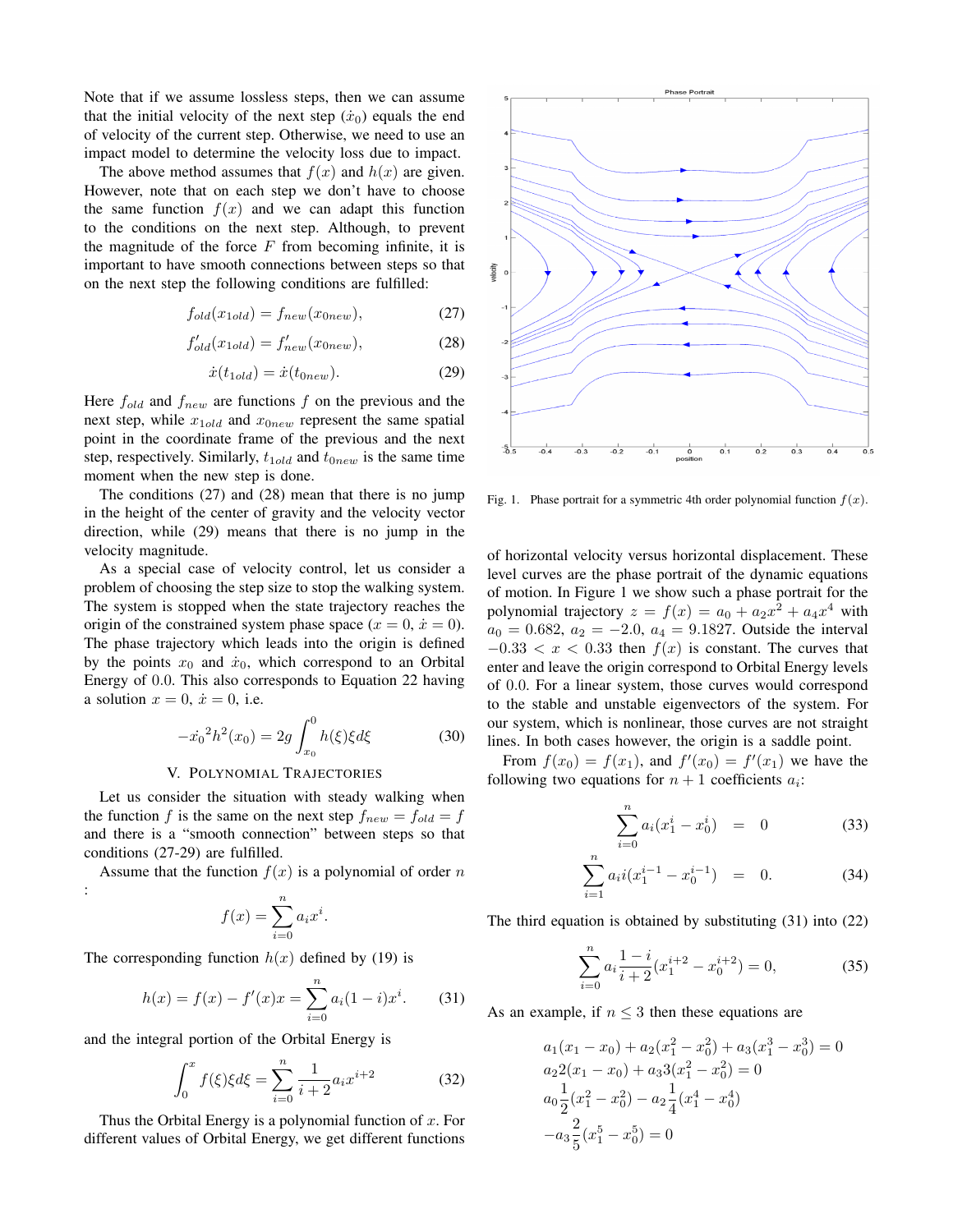For symmetric legs, when  $x_0 = -x_1$ 

$$
a_1x_1 + a_3x_1^3 = 0 \t\t(36)
$$

$$
a_2 2x_1 = 0 \tag{37}
$$

$$
-a_3 \frac{2}{5} x_1^5 = 0. \t(38)
$$

This leaves only one possible solution  $f(x) \equiv const = a_0$ . So, we need to consider  $n > 3$ .

For  $n \leq 5$  we have

$$
a_1(x_1 - x_0) + a_2(x_1^2 - x_0^2)
$$
  
\n
$$
+ a_3(x_1^3 - x_0^3) + a_4(x_1^4 - x_0^4) + a_5(x_1^5 - x_0^5) = 0
$$
  
\n
$$
a_2 2(x_1 - x_0) + a_3 3(x_1^2 - x_0^2)
$$
  
\n
$$
+ a_4 4(x_1^3 - x_0^3) + a_5 5(x_1^4 - x_0^4) = 0
$$
  
\n
$$
a_0 \frac{1}{2}(x_1^2 - x_0^2) - a_2 \frac{1}{4}(x_1^4 - x_0^4) - a_3 \frac{2}{5}(x_1^5 - x_0^5)
$$
  
\n
$$
-a_4 \frac{1}{2}(x_1^6 - x_0^6) - a_5 \frac{4}{7}(x_1^7 - x_0^7) = 0.
$$

For the symmetric legs, when  $x_0 = -x_1$ 

$$
a_1 2x_1 + a_3 2x_1^3 + a_5 2x_1^5 = 0 \t\t(39)
$$

$$
a_2 4x_1 + a_4 8x_1^3 = 0 \t\t(40)
$$

$$
-\frac{4}{5}a_3x_1^5 - \frac{8}{7}a_5x_1^7 = 0, \t(41)
$$

or

$$
a_1 + a_3 x_1^2 + a_5 x_1^4 = 0 \tag{42}
$$

$$
a_2 2 + a_4 4x_1^2 = 0 \tag{43}
$$

$$
-\frac{1}{5}a_3 - \frac{2}{7}a_5x_1^2 = 0, \t(44)
$$

Therefore, in this case,  $f(x)$  has three free parameters. Choosing as these parameters the coefficients  $a_0$ ,  $a_4$  and  $a_5$ this function can be written as

$$
f(x) = a_0 + \frac{3}{7}x_1^4 a_5 x - 2a_4 x_1^2 x^2 - \frac{10}{7}x_1^2 a_5 x^3 + a_4 x^4 + a_5 x^5.
$$

As can be seen from this expression

$$
f(x_1) = f(x_0) = f(-x_1) = a_0 - a_4 x_1^4.
$$

The derivative of  $f(x)$  is

$$
f'(x) = \frac{3}{7}x_1^4a_5 - 4a_4x_1^2x - \frac{30}{7}x_1^2a_5x^2 + 4a_4x^3 + 5a_5x^4.
$$

Correspondingly

$$
f'(x_1) = f'(x_0) = f'(-x_1) = \frac{8}{7}x_1^4 a_5.
$$

The corresponding function  $h(x) = f(x) - f'(x)x$  is

$$
h(x) = a_0 + 2a_4x_1^2x^2 + \frac{20}{7}x_1^2a_5x^3 - 3a_4x^4 - 4a_5x^5.
$$
 (45)



Fig. 2. Fifth order polynomial function  $f(x)$ , matching the "smooth" connection" constraints, with differing values of  $a_5$ .

## *A. Stopping Condition for Polynomial Trajectories*

We can derive the stopping condition for the polynomial trajectory using Equation 30,

$$
-\dot{x}^2h^2(x_0) = 2g \int_{x_0}^0 h(\xi)\xi d\xi,
$$

where  $x_0$  in the new frame (with respect to the new rotation point) corresponds to the current  $x$ , when the new step is made.

We now assume a slightly more general situation when the command to stop comes not necessarily when the previous step is finished, but at an arbitrary moment at which the  $z$ -coordinate is  $z_0$ , and the horizontal and vertical velocities respectively are  $\dot{x}_0$  and  $\dot{z}_0$ . Thus, if we assume further motion to satisfy the constraint  $z = f_{new}(x)$  we have the following "smooth connection" conditions:

$$
f_{new}(x_0) = z_0,
$$

and

$$
f'_{new}(x_0) = \frac{\dot{z}_0}{\dot{x}_0}.
$$

Then for the polynomial

$$
f(x) = \sum_{i=0}^{n} a_i x^i,
$$

the corresponding constraints and the stopping condition (30) are

$$
\sum_{i=0}^{n} a_i x_0^i = z_0 \tag{46}
$$

$$
\sum_{i=1}^{n} i a_i x_0^{i-1} = \frac{\dot{z}_0}{\dot{x}_0} \tag{47}
$$

$$
2g\sum_{i=0}^{n}a_{i}\frac{1-i}{i+2}x_{0}^{i+2} = \dot{x}_{0}\left[z_{0}-\frac{\dot{z}_{0}}{\dot{x}_{0}}x_{0}\right]^{2}, \quad (48)
$$

In this case the minimum degree of a non-constant polynomial can be  $n \leq 3$  and we have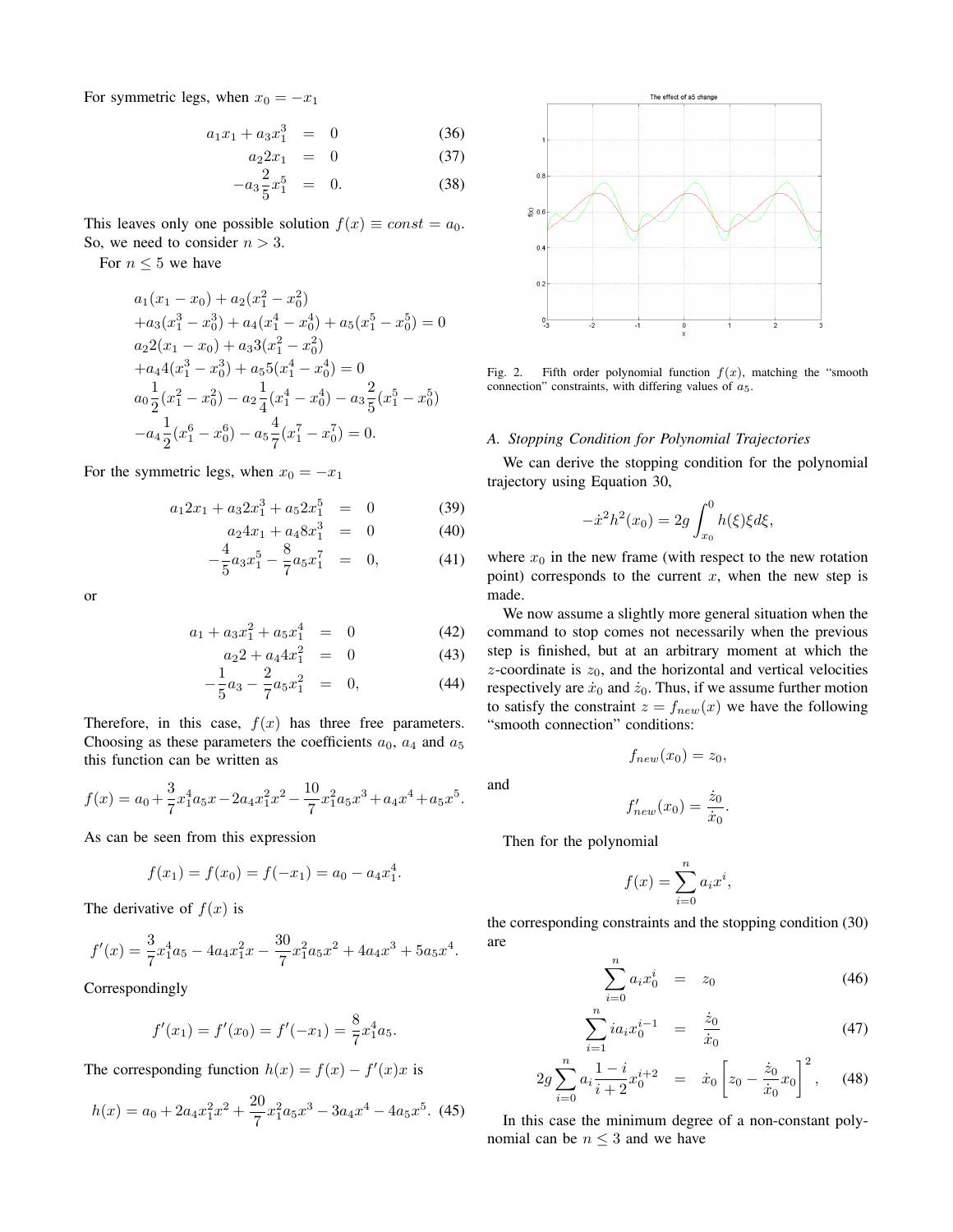

Fig. 3. Simulation results of single-leg, point mass, planar biped model showing horizontal velocity, Orbital Energy, horizontal displacement, and vertical displacement. Note that the Orbital Energy stayed constant to within 3 decimal places. Error beyond that is attributed to numerical effects of discrete simulation.

$$
a_0 + a_1 x_0 + a_2 x_0^2 + a_3 x_0^3 = z_0 \tag{49}
$$

$$
a_1 + 2a_2x_0 + 3a_3x_0^2 = \frac{\dot{z}_0}{\dot{x}_0} \tag{50}
$$

$$
g a_0 x_0^2 - g \frac{1}{2} a_2 x_0^4 - g \frac{4}{5} a_3 x_0^5 = \dot{x}_0 \left[ z_0 - \frac{\dot{z}_0}{\dot{x}_0} x_0 \right]^2 \text{(51)}
$$

These equations allow us to find the polynomial and the point  $x_0$ .

## VI. SIMULATION RESULTS

To validate our theoretical results, we performed a sequence of simulation experiments on two simulation models using the Yobotics Simulation Construction Set software package. The first model consisted of a free pin joint at the ground and an actuated translational leg joint, ending in a point mass body of 25.0kg. The second model consisted of a planar biped with body mass of  $25.0kg$ , and legs with point mass feet, each of 0.05kg. This model had rotational hip joints and translational knee joints.

In both systems, the support leg was actuated to control the body's height as a function of the horizontal distance from the foot to the body mass, using a proportional-derivative plus feed-forward computed torque command,

$$
f_{knee} = k_z(f(x) - z) + b_z(f'(x)\dot{x} - \dot{z})
$$

$$
+ M\sqrt{x^2 + z^2} \frac{g + f''(x)\dot{x}^2}{z - f'(x)x}
$$
(52)

where  $k_z$  is the proportional gain and  $b_z$  is the derivative gain.

For the first model, the system was given appropriate initial conditions and controlled to follow  $f(x)$ . Because this model exactly matches the model which was used in the derivation of Equation 2, the Orbital Energy stayed constant to within 3 decimal points, as shown in Figure 3. This was verified for a variety of polynomial trajectories, thus validating Equation 2.

For the second model, we developed a control algorithm with the following characteristics:

- Track the Center of Mass height trajectory  $f(x)$  using Equation 52, where  $f(x)$  is constant when  $|x| > x^*$ . This will guarantee a smooth connection at exchangeof-support.
- Determine the next step distance by solving Equation 26 for  $x_0$ .
- Swing the swing leg to the desired step location using a proportional-derivative (PD) controller on the swing hip.
- Apply an equal and opposite hip torque to the support hip to prevent any pitch disturbance on the body.
- Place the swing leg when the horizontal displacement from the foot to the Center of Mass passes a desired exchange-of-support threshold. Ensure that the exchange-of-support threshold is large enough so that  $f(x)$  is in a flat region ( $|x| \geq x^*$ ). Also, delay exchangeof-support if necessary until the desired step location is in the flat region of  $f(x)$ .

To ensure a smooth connection, we used a symmetric polynomial  $f(x) = a_0 + a_2x^2 + a_4x^4$  with  $f(x) = z^*$  if  $|x| \geq x^*$  where  $x^* = \sqrt{\frac{-a_2}{2a_4}}$ , corresponding to the point of zero slope of the polynomial.

Using this algorithm, we achieved walking with the planar biped model and were able to validate our theoretical results. Figure 4 shows results from a simulation in which the desired top-of-support velocity was changed between  $0.0\frac{m}{s}$  to  $1.5\frac{m}{s}$ . The Center of Mass trajectory  $f(x)$  stayed fixed with  $a_0 =$ 0.9375,  $a_2 = -2.0$ , and  $a_4 = 30.864$ , corresponding to  $x^* =$ 0.18 and  $z^* = 0.9051$ . The desired exchange-of-support horizontal displacement also stayed fixed at 0.25m. We see that velocity tracking was quite accurate, the Orbital Energy was nearly constant during the support phase, exchange-ofsupport occurred at the desired value, except when it had to be delayed to accelerate the robot, and the Center of Mass height tracking was nearly perfect. Note that the desired Orbital Energy changed in proportion to the square of the desired velocity.

Figure 5 shows results from a simulation in which the desired exchange-of-support horizontal displacement was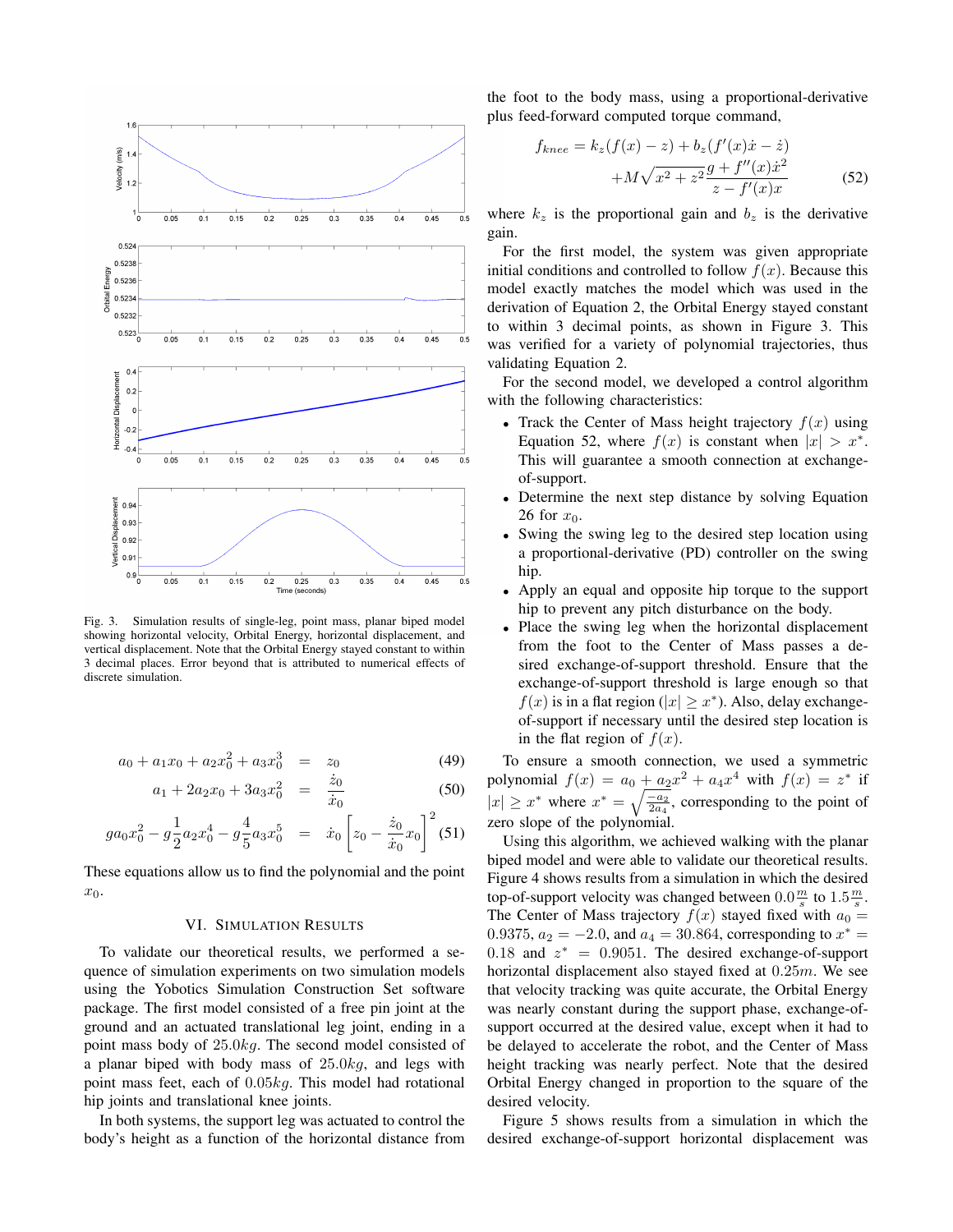

Fig. 4. Simulation results. The desired top-of-support horizontal velocity was changed between  $0.0 \frac{m}{s}$  and  $1.5 \frac{m}{s}$ , while the desired polynomial Center of Mass trajectory and exchange of support horizontal displacement stayed fixed.

changed between  $0.2m$  and  $0.45m$ , while the desired topof-support velocity stayed fixed at  $1.0\frac{m}{s}$  and the Center of Mass trajectory stayed fixed with the same values as in Figure 4. Again, we see that velocity tracking was quite accurate, the Orbital Energy was nearly constant during the support phase, and the Center of Mass height tracking was nearly perfect. Exchange-of-support occurred near the desired value, but there was some error due to control delays between determining it was time to place the foot and the time that foot placement actually occurred. Note that the desired Orbital Energy remained constant, as the desired topof-support velocity and height remained constant.

Figure 6 shows results from a simulation in which the desired Center of Mass trajectory changed while the desired top-of-support velocity stayed fixed at  $1.0\frac{m}{s}$  and the desired exchange-of-support displacement stayed fixed at 0.25m.



Fig. 5. Simulation results. The desired exchange of support horizontal displacement was changed between  $0.25m$  and  $0.45m$ , while the desired top-of-support horizontal velocity and polynomial Center of Mass trajectory stayed fixed.

Again, we see that velocity tracking was quite accurate, the Orbital Energy was nearly constant during the support phase, exchange-of-support occurred near the desired value, and the Center of Mass height tracking was nearly perfect. Note that the desired Orbital Energy changed in proportion to the square of the desired top-of-support height.

#### VII. CONCLUSIONS AND FUTURE WORK

We presented an analysis of the point mass, point foot, planar inverted pendulum model for bipedal walking, resulting in an expression for a conserved Orbital Energy. We then showed that the expression for Orbital Energy can be used to determine the next step location in order to control the next step velocity. This work was motivated by Kajita and Tanie's original Linear Inverted Pendulum Model [8] of walking, but extends on that model by not requiring a constant height or constant slope Center of Mass trajectory.